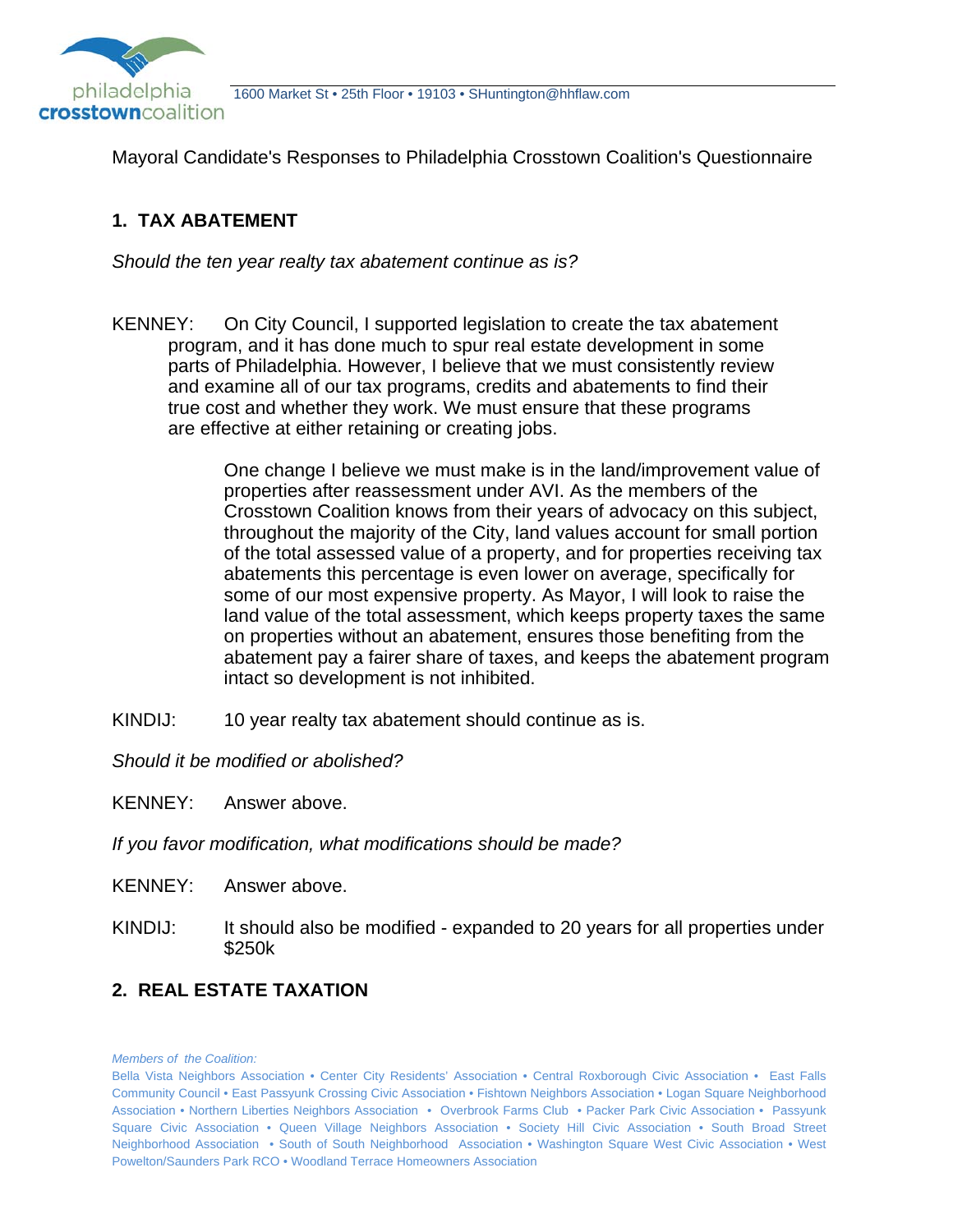

*How frequently should reassessments occur?* 

- KENNEY: In order to avoid dramatic property tax increases like Philadelphians recently experienced after the most recent AVI, future reassessments should be done every two to three years. As Mayor, I will work with the Office of Property Assessment to ensure they are using accurate sales information, along with street-level data to make sure our system does not fall into disrepair again. We must also continue to support programs like LOOP, the Longtime Owner Occupant Program, of which I was a proud supporter and which has helped many Philadelphians stay in their homes.
- KINDIJ: Reassessments should occur every year.

### **3. WAGE TAX**

*Should Philadelphia shift more of its revenue sourcing from wage and business taxes to real estate taxes?* 

KENNEY: Yes. Philadelphia's wage and business taxes are regressive and hamper our ability to attract businesses and create jobs. I fully support the plan circulated by the Job Growth Coalition headed by Paul Levy and others to shift away from wage and business taxes and increase revenue through a higher tax rate for commercial properties. This would lessen the tax burden on individuals and employers, while taxing static assets, like property, that can't leave the city.

> As I said previously, I would also reevaluate all our current tax incentive programs to ensure that we're not wasting tax payer dollars on economic incentives that don't result in additional revenue for the City.

KINDIJ: Philadelphia should increase the minimum wage to \$15 per hour **(a higher minimum wage would increase the city's tax revenues**) by changing Philadelphia's BIRT code.

> Option A: For-profit business entities that apply Philadelphia's \$15 minimum wage schedule will pay a lower business income tax.

 Option B: For-profit business entities that do not apply the \$15 minimum wage schedule will pay a higher than current business income tax.

Bella Vista Neighbors Association • Center City Residents' Association • Central Roxborough Civic Association • East Falls Community Council • East Passyunk Crossing Civic Association • Fishtown Neighbors Association • Logan Square Neighborhood Association • Northern Liberties Neighbors Association • Overbrook Farms Club • Packer Park Civic Association • Passyunk Square Civic Association • Queen Village Neighbors Association • Society Hill Civic Association • South Broad Street Neighborhood Association • South of South Neighborhood Association • Washington Square West Civic Association • West Powelton/Saunders Park RCO • Woodland Terrace Homeowners Association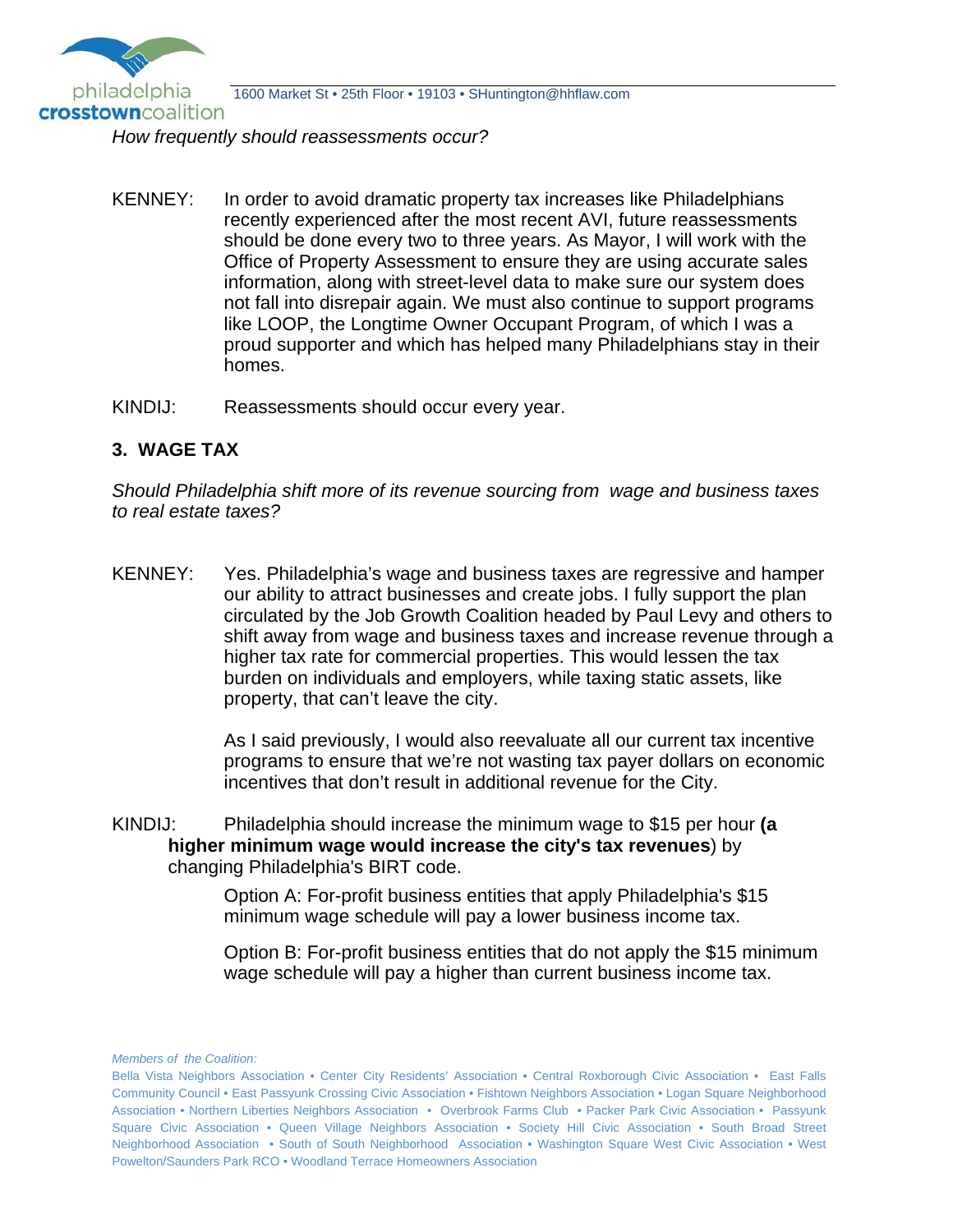

I will create a 10-year tax-free zone (TFZ) program for new business entities that will bring jobs to Philadelphia (**an increase in city's tax revenues**). Their minimum requirement (e.g. 25+ employees) apply the \$15 minimum wage schedule, and pay an annual membership to the City of Philadelphia (**an increase in city's tax revenues**).

I will also expand the 10-year tax abatement to 20 years for all properties under \$250K, the program that will bring jobs to our underdeveloped and poor neighborhoods (**an increase in city's tax revenues**)

Many young citizens come from underprivileged families. Many of them have made mistakes in their lives and have received some type of permanent criminal record. Landing jobs for those young men and women has become a "mission impossible."

Therefore, I will create Philadelphia's Public Security Officer Agency (up to 10,000 jobs), the largest in the nation. It will contract a major US private security provider through PPP that will hire, train, and supervise qualified returning and underprivileged citizens and transform them into good and productive citizens. Their job will be to protect our citizens and keep our streets safer, secure, and cleaner (**an increase in city's tax revenues**)

At the beginning, wage and real estate taxes need to stay at the current tax rate. Business tax rate will decrease but only for those business entities that apply \$15 minimum wage schedule. We must make Philadelphia attractive to various businesses, and give them opportunity to make profits. In return, Philadelphia will be adding more jobs and more tax revenues. We have to think out of the box.

*If you believe we should shift away from wage and business taxes to real estate taxes, how would you propose to do this?* 

KENNEY: See Above.

*If you do not believe that such a shift should occur, why not?* 

KENNEY: N/A

Bella Vista Neighbors Association • Center City Residents' Association • Central Roxborough Civic Association • East Falls Community Council • East Passyunk Crossing Civic Association • Fishtown Neighbors Association • Logan Square Neighborhood Association • Northern Liberties Neighbors Association • Overbrook Farms Club • Packer Park Civic Association • Passyunk Square Civic Association • Queen Village Neighbors Association • Society Hill Civic Association • South Broad Street Neighborhood Association • South of South Neighborhood Association • Washington Square West Civic Association • West Powelton/Saunders Park RCO • Woodland Terrace Homeowners Association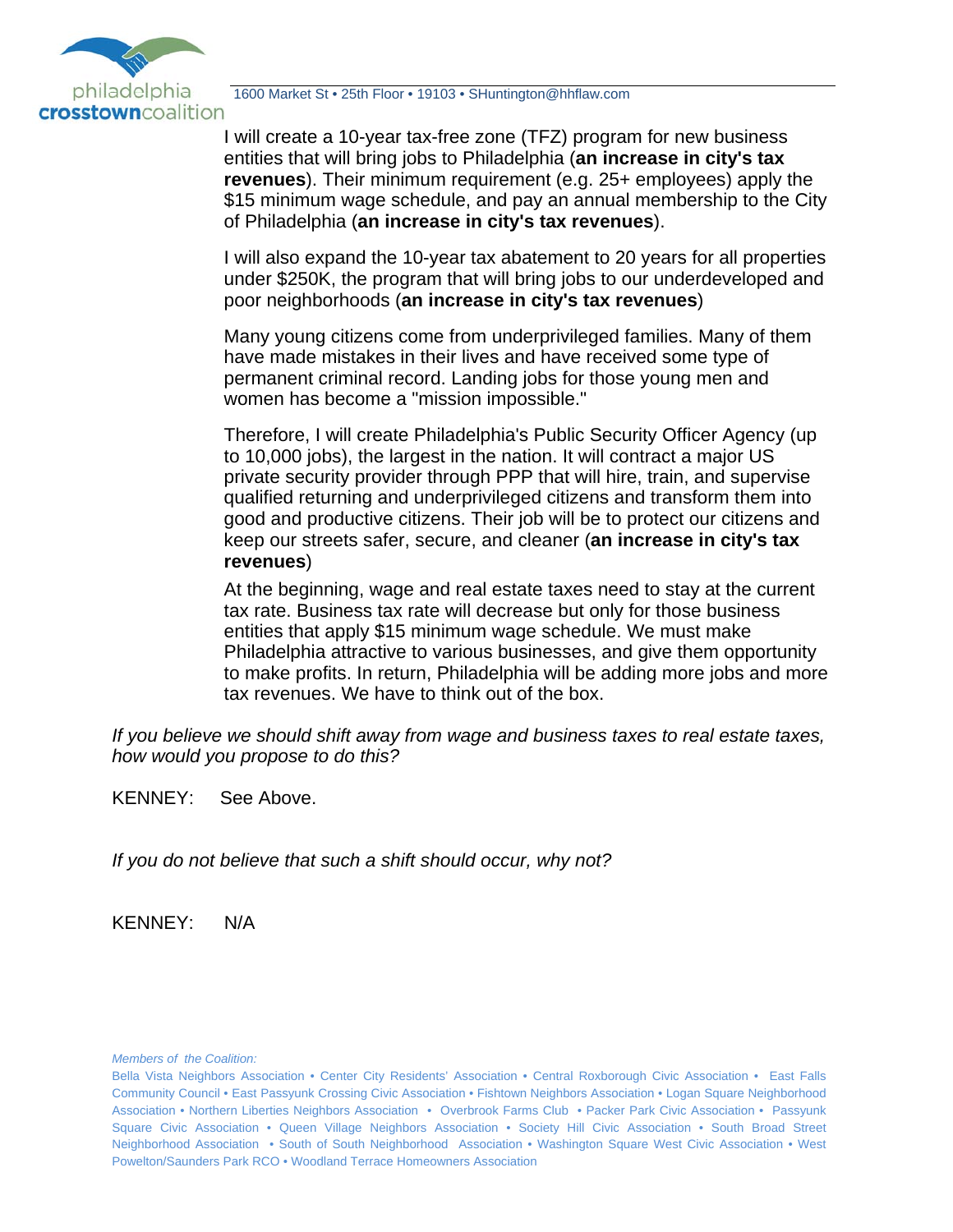

### **4. DELINQUENT TAXES**

*Should the City sell tax liens to private investors?* 

- KENNEY: With nearly a third of our residents living in poverty, it's nearly impossible to collect all of the delinquent taxes due to the City. Our best option for increasing revenue through delinquent tax collection is to focus on real estate taxes. Any future tax lien sale should use New York City as a model, where the government conducts yearly sales of their most marketable liens. According to a 2013 report from the City Controller, the City can collect nearly \$100 million through the sales of investor-owned residential properties, along with delinquent commercial and industrial properties. A sale of these liens would allow us to wipe this debt from our books, and provide an immediate source of revenue that could be used, among other things, to improve our revenue collection system and assure this massive backlog of debt doesn't happen again.
- KINDIJ: I strongly support to sell tax liens to private investors and collect delinquent taxes promptly.

*If not, what steps would you take to ensure that the delinquency is addressed?* 

KENNEY: In addition to the lien sale, we must modernize our Revenue department, especially its tax collection methods. As Mayor, I will undertake a complete review of our tax collection system and determine where changes can be made to simplify tax forms and payment avenues. It should not be overly difficult for people to file their taxes.

## **5. PGW SALE**

*Do you believe that City Council should have conducted public hearings on the PGW controversy? Please explain your answer.* 

KENNEY: Yes. As a member of City Council, I had hearings on the subject nearly 15 years ago and supported the possible sale. However, in part because of the Nutter administration's refusal to discuss amending any part of the deal including discounted rates for senior citizens or wage protections for current PGW workers my fellow Councilmembers were unwilling to consider a hearing. I could have grandstanded on the issue, but I would

*Members of the Coalition:*

Bella Vista Neighbors Association • Center City Residents' Association • Central Roxborough Civic Association • East Falls Community Council • East Passyunk Crossing Civic Association • Fishtown Neighbors Association • Logan Square Neighborhood Association • Northern Liberties Neighbors Association • Overbrook Farms Club • Packer Park Civic Association • Passyunk Square Civic Association • Queen Village Neighbors Association • Society Hill Civic Association • South Broad Street Neighborhood Association • South of South Neighborhood Association • Washington Square West Civic Association • West Powelton/Saunders Park RCO • Woodland Terrace Homeowners Association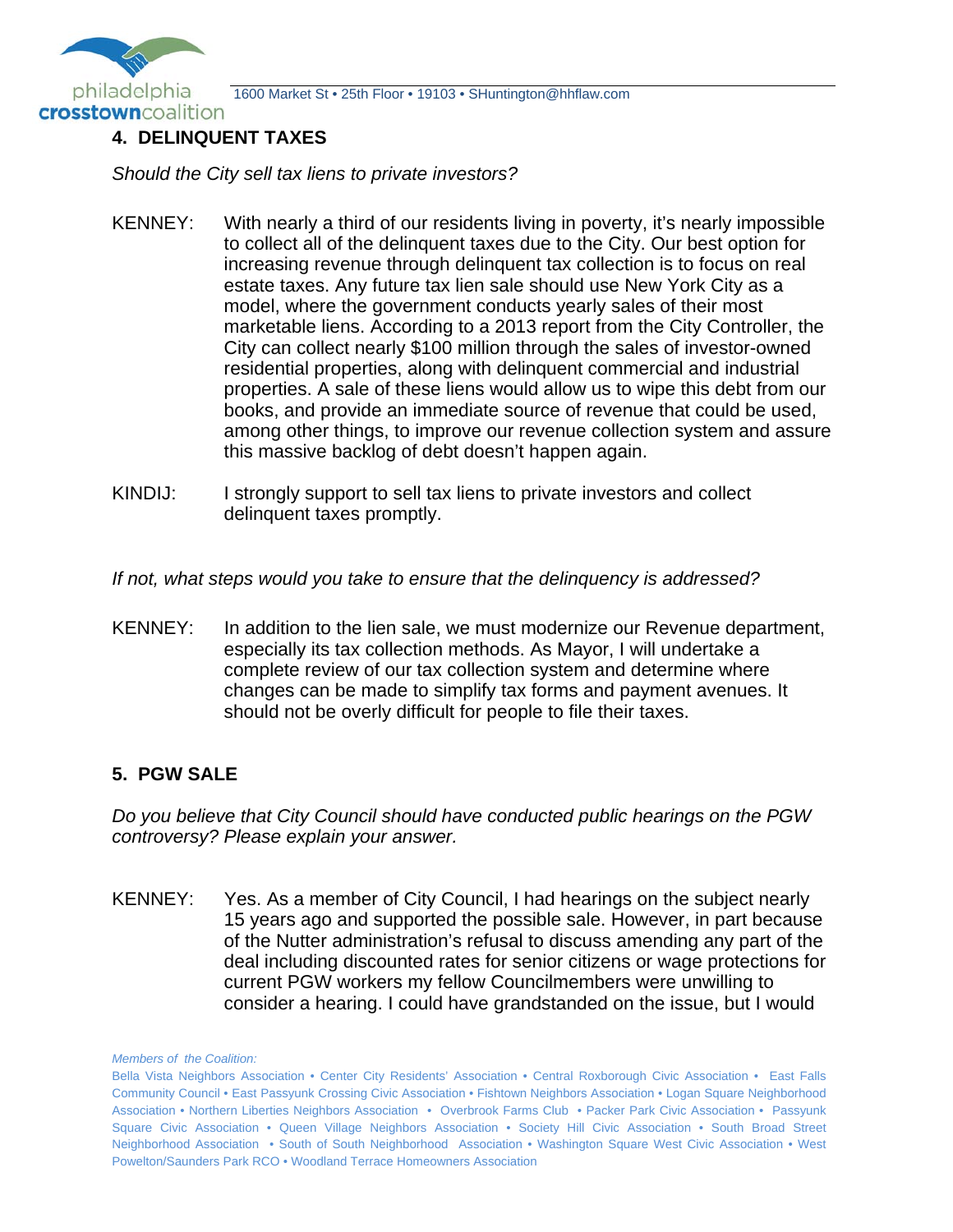

have angered and embarrassed my colleagues. Now, if I'm elected, I'll have a significantly more positive relationship with Council than the Mayor's Office does currently, and we'll reduce the political dysfunction that plagues important conversations like the sale of PGW.

KINDIJ: The safety and financial future of Philadelphia can not be concentrated only in the hands of Darrell L. Clark and his political/financial patrons. City Council should have conducted public hearings on the PGW controversy. I strongly support the sale of PGW which will "infuse the utility with private capital, speed gas-main replacement, boost the city's pension fund, and trigger economic growth by putting a debt-ridden city asset into private hands".

*What is your vision for the future of PGW?* 

KENNEY: While PGW has improved greatly over the past few years, we still have an aging gas pipeline infrastructure that is increasingly dangerous. We also have the opportunity to expand LNG production and possibly increase PGW's contribution to the City. As Mayor, I will work with City Council to develop a comprehensive plan for a public-private partnership that protects the current PGW workforce, but also seeks to more quickly replace our aging pipes and takes advantage of our prime location near the Marcellus Shale deposits to make Philadelphia an energy hub on the East coast.

## **6. PENSIONS**

*Do you believe that the City can "grow" its way out of this deficit– i.e. that prosperity in the City, as distinguished from tax hikes, will produce higher realty and business tax revenues so that the additional funds can be used to pay down the deficit OR that the City can somehow change its ways and pay down the deficit by better practices?* 

KENNEY: It is important to understand that this underfunded pension liability did not happen overnight. To fix it will require a concerted effort by my Administration to create new revenue by growing the overall City tax base; to negotiate fair contracts with our municipal unions; and to work with the Board of Pensions to ensure that we are making smart investments without losing any money or the opportunity to grow the Fund.

> I will work with Governor Wolf and the legislature to amend the Uniformity Clause of the Pennsylvania Constitution so that we can finally fully reform

Bella Vista Neighbors Association • Center City Residents' Association • Central Roxborough Civic Association • East Falls Community Council • East Passyunk Crossing Civic Association • Fishtown Neighbors Association • Logan Square Neighborhood Association • Northern Liberties Neighbors Association • Overbrook Farms Club • Packer Park Civic Association • Passyunk Square Civic Association • Queen Village Neighbors Association • Society Hill Civic Association • South Broad Street Neighborhood Association • South of South Neighborhood Association • Washington Square West Civic Association • West Powelton/Saunders Park RCO • Woodland Terrace Homeowners Association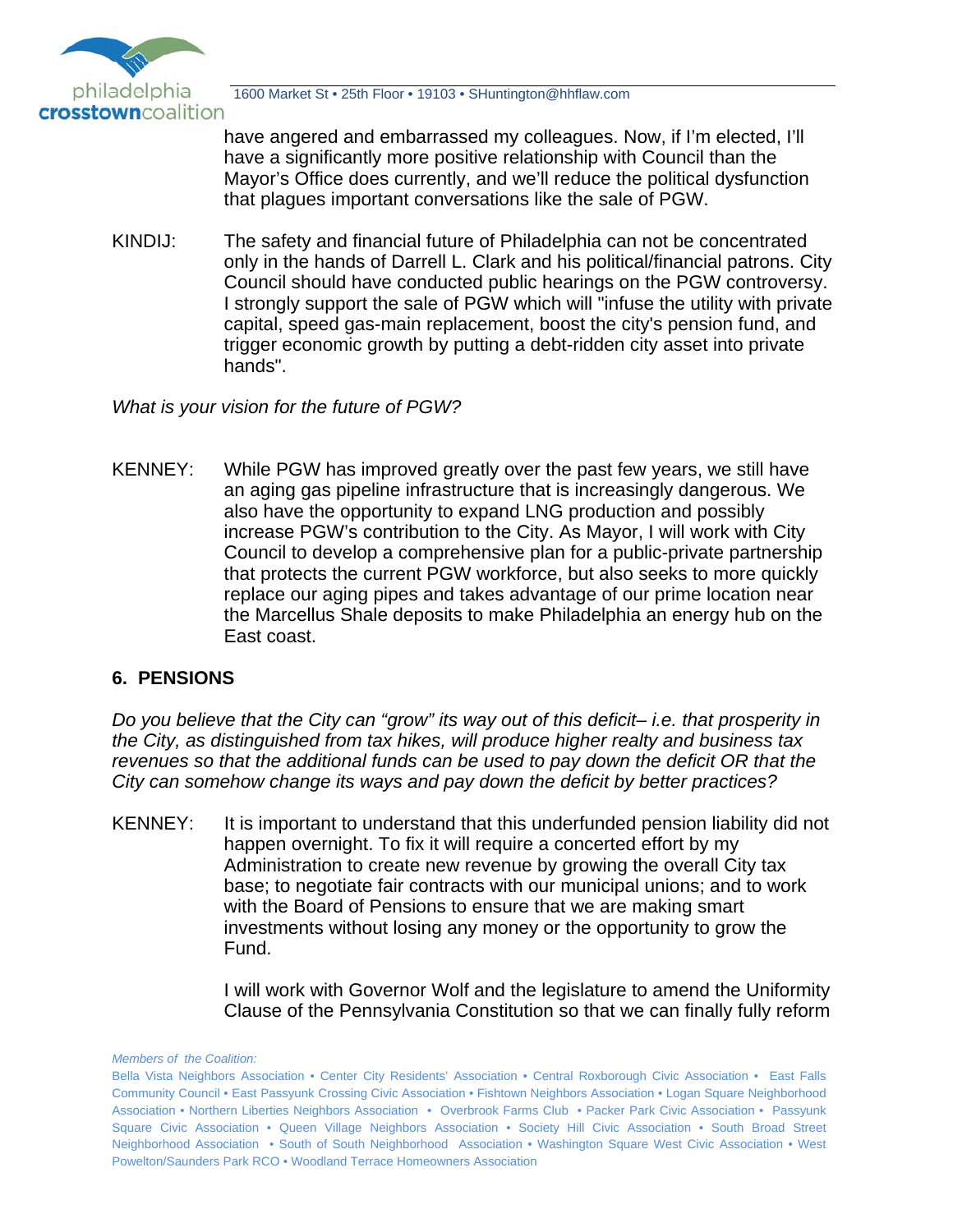

 Philadelphia's antiquated business tax system and place a greater emphasis on commercial property taxes as a revenue source. This will allow Philadelphia to be a more competitive economy for businesses to locate and operate, and allow us to grow our tax base and generate further revenue to pay into the Pension Fund.

 I will negotiate contracts with our municipal unions that are both fair for workers and the City. As the son of a union firefighter I have a unique respect and perspective on the collective bargaining process. While treating workers with the dignity and respect that they deserve, I will negotiate contracts that take into account the general wellbeing of the Pension Fund, and ensure that current and future workers are paying enough to keep the Fund sustainable so that they can actually collect a pension in retirement.

 Finally, I will make sure that the Fund is being managed effectively and we are not losing money through failed investments or poor contracting. Shortly after being sworn in as Mayor I will convene an independent Public Pension Funding Commission made up of private sector leaders to take a fresh look at how the City manages and engages others to manage the Pension Fund. This Commission will evaluate the performance of professional service providers and evaluate the availability of financially responsible local investment opportunities so that our pension fund dollars can work for Philadelphia's economy.

KINDIJ: I believe this great City can grow its way out of this deficit (please see my answers above 3.,4.,5.). I will also make sure that the city receives additional funds from PILOT (either voluntarily, or via statutory measure), mandatory contributions from Comcast and PPA (**an increase in city's revenues**).

*If you do not believe that "growth" alone will suffice to address this issue, which do you favor: raising taxes, cutting spending or selling assets? Depending on your answer, specifically identify the taxes to be raised, the names of the programs that should be cut (please no generalities like eliminating "waste and abuse"), or the assets to be sold.* 

KENNEY: As I mentioned above, I will work with the Governor and legislative leaders to reform Philadelphia's business tax environment and place a greater emphasis on commercial property taxes. This, along with strategic partnerships between businesses, the Community College of

*Members of the Coalition:*

Bella Vista Neighbors Association • Center City Residents' Association • Central Roxborough Civic Association • East Falls Community Council • East Passyunk Crossing Civic Association • Fishtown Neighbors Association • Logan Square Neighborhood Association • Northern Liberties Neighbors Association • Overbrook Farms Club • Packer Park Civic Association • Passyunk Square Civic Association • Queen Village Neighbors Association • Society Hill Civic Association • South Broad Street Neighborhood Association • South of South Neighborhood Association • Washington Square West Civic Association • West Powelton/Saunders Park RCO • Woodland Terrace Homeowners Association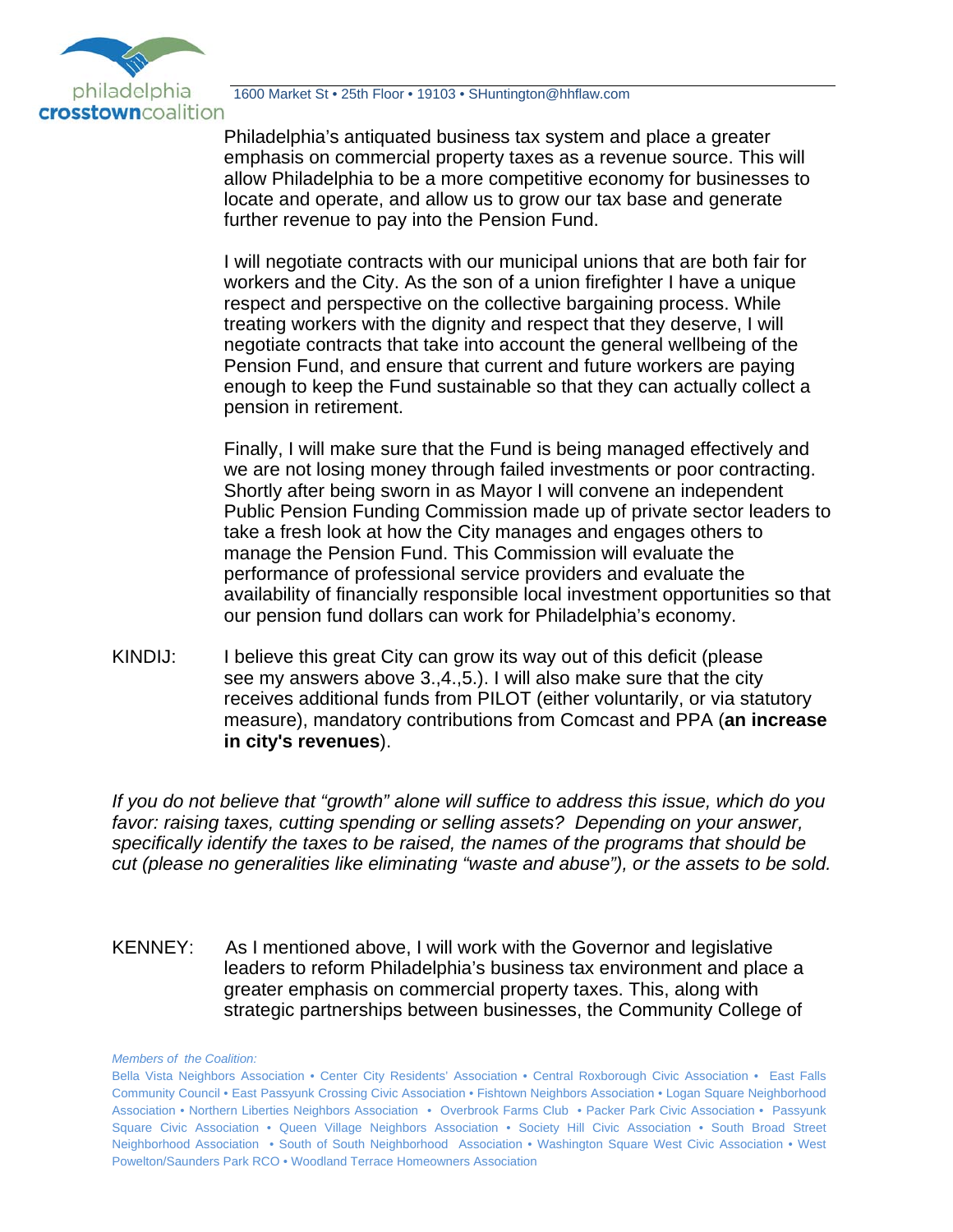

Philadelphia, and the School District, will help create an environment where businesses will want to locate and operate in Philadelphia, as opposed to the current regressive tax structure in place now.

*To gradually improve the pension plan's funding status, do you favor continuing the defined benefit plan for existing employees while instituting a defined contribution plan for more recently hired employees?* 

- KENNEY: As Mayor I will negotiate contracts that are both fair for workers and fair for the City. As part of these negotiations we will develop a hybrid plan that will actually entice employees to join, instead of the current Plan 10 that has failed to gain voluntary membership by City employees. This and any other concession can only be gained by negotiating with our workers in good faith, and with mutual respect from all involved.
- KINDIJ: To gradually improve the pension plan's funding status the following must be implemented: The retirement age for new city employees will have to increase. Their contribution into a pension fund and insurance will also have to increase. Health care costs and spending must stay within city government's control and not be transferred to labor unions. I will suspend DROP except for uniformed employees (police and firefighters).(**an increase in city's revenues**)

# **DEVELOPMENT QUESTIONS**

## **7. CHANGING NEIGHBORHOODS**

*Other than providing real estate tax relief to long-time residents whose assessments have increased due to rising values in the neighborhood, do you believe that government should intervene regarding these neighborhood changes?* 

KENNEY: I am proud to have been one of the prime sponsors of the Longtime Owner Occupant Program that has helped many residents stay in their homes and avoid large tax increases. With that said, I do believe that more can be done. I believe that neighborhoods are best when there is a mix of residents with different backgrounds and ages. The newly graduated college student should be able to live next to the 80-year-old African-American woman who moved to Philadelphia in the 1960's and

Bella Vista Neighbors Association • Center City Residents' Association • Central Roxborough Civic Association • East Falls Community Council • East Passyunk Crossing Civic Association • Fishtown Neighbors Association • Logan Square Neighborhood Association • Northern Liberties Neighbors Association • Overbrook Farms Club • Packer Park Civic Association • Passyunk Square Civic Association • Queen Village Neighbors Association • Society Hill Civic Association • South Broad Street Neighborhood Association • South of South Neighborhood Association • Washington Square West Civic Association • West Powelton/Saunders Park RCO • Woodland Terrace Homeowners Association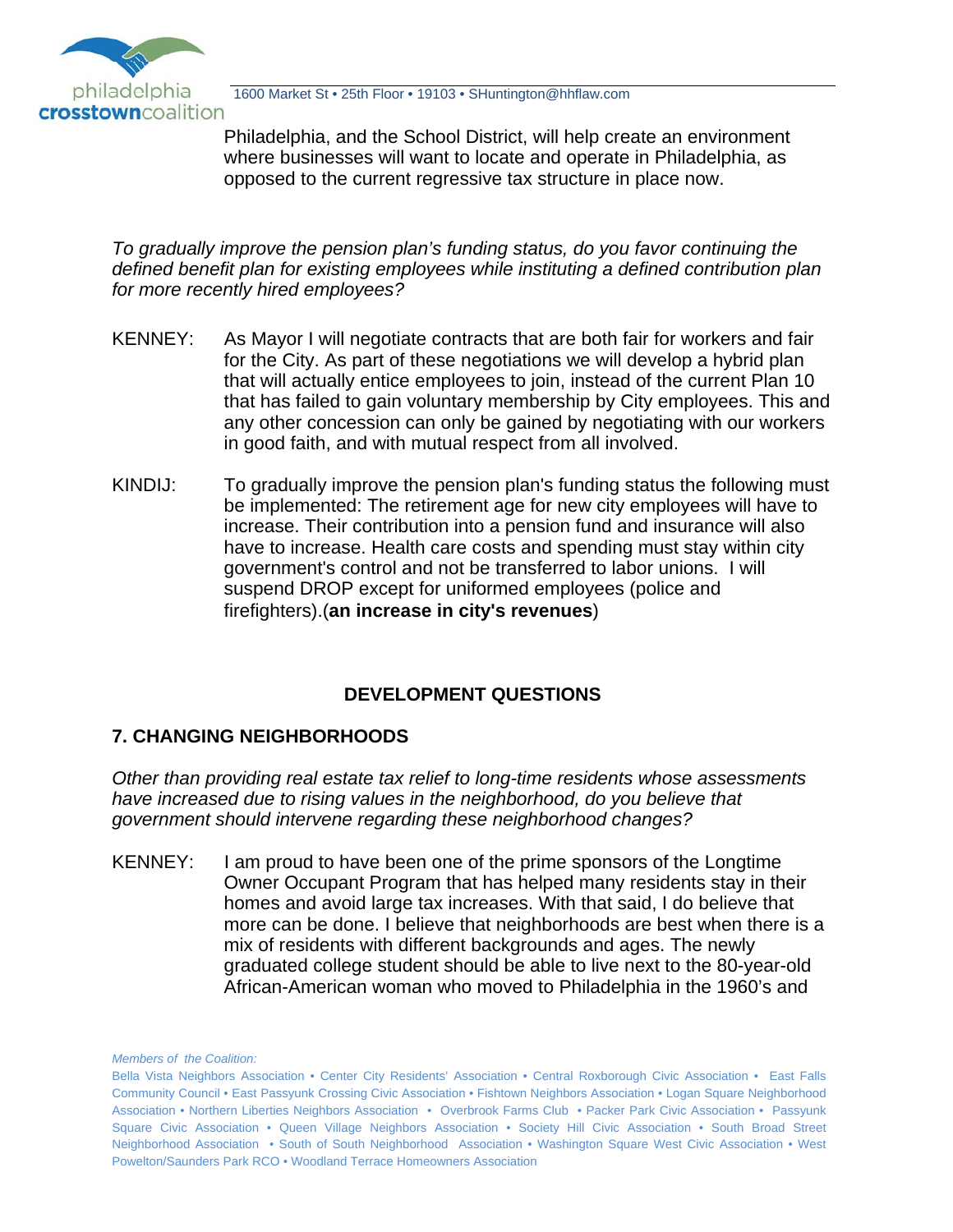

has lived through tremendous change in our City during her lifetime. I believe that government's role here should be as a facilitator of these arrangements with a mix of protections for longtime residents, and incentives for new residents. I also believe the City can leverage our vacant, non revenue-producing vacant land into affordable housing opportunities.

KINDIJ: I do not believe that government should intervene regarding neighborhood changes, however providing real estate tax relief to longterm residents whose assessments have increased due to rising values in the neighborhood should definitely remain until they sell their properties to new owners. They must be owner-occupied and not rental units.

*If so, list the disruptions you would target and the remedies you would suggest.*

KENNEY: The major disruptions that affect longtime residents are obviously rising property taxes for owners and rising rent for renters. As Mayor, I will work with City Council to extend the LOOP program for residents who face either large future tax increases due to reassessment or for residents who failed to apply for the program last year but qualified after AVI went into effect. I will also work with City Council to develop a program modeled on LOOP to help longtime renters who face higher rents due. Finally, I will work with the Land Bank to make sure that we are using our vacant and City-owned land to provide affordable housing opportunities for Philadelphia residents who are in need.

## **8. ZONING RELIEF THROUGH COUNCIL**

*Would you vote for (or sign) ordinances enabling developments contrary to the zoning code and which have not received a variance from the Zoning Board of Adjustment? If so, under what circumstances would you vote for (or sign) such ordinances?* 

KENNEY: During my time on City Council, I was happy to support the adoption of the new Zoning Code, which has improved the City's processes considerably. I believe the Code is a living document, and there will always need to be some exceptions to the rules. Most of these exceptions can be handled by the ZBA, but there will be times when a zoning change will be necessary through Council Ordinance. As a Councilmember-at-Large and a member of the Rules Committee, I participated in many hearings to discuss zoning changes that presented

Bella Vista Neighbors Association • Center City Residents' Association • Central Roxborough Civic Association • East Falls Community Council • East Passyunk Crossing Civic Association • Fishtown Neighbors Association • Logan Square Neighborhood Association • Northern Liberties Neighbors Association • Overbrook Farms Club • Packer Park Civic Association • Passyunk Square Civic Association • Queen Village Neighbors Association • Society Hill Civic Association • South Broad Street Neighborhood Association • South of South Neighborhood Association • Washington Square West Civic Association • West Powelton/Saunders Park RCO • Woodland Terrace Homeowners Association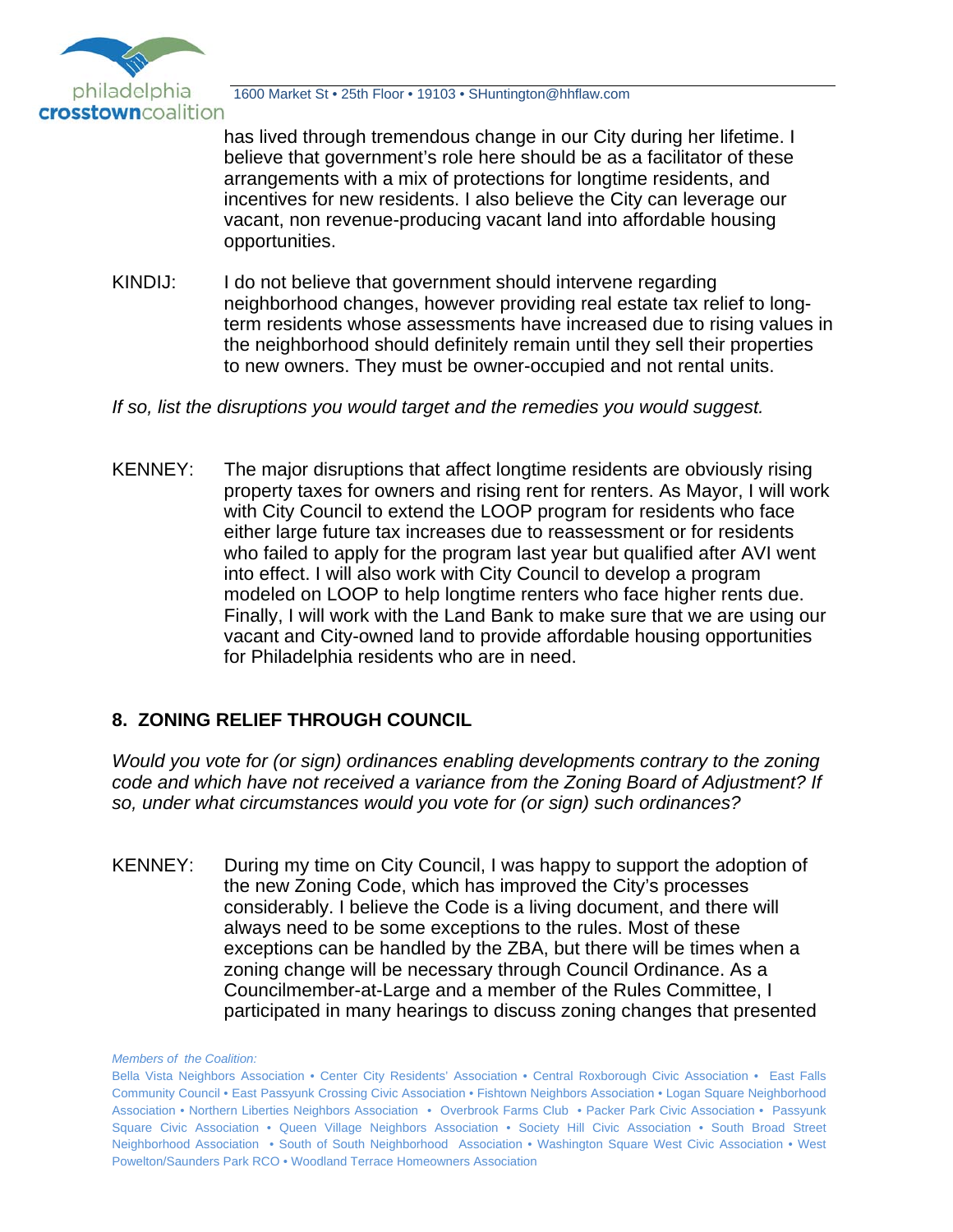

positive changes for neighborhoods, but may not have been approved by the ZBA. As opposed to District Counncilmembers, I was able to view each zoning change impartially, and with a view of how the change would effect not only the surrounding area, but larger City as a whole. As Mayor I would take that same approach. I would not seek Council Ordinances for simple changes that could easily be handled by the ZBA, but when there is a larger project, that requires robust debate before a committee of City Council, and then by the body as a whole, I will make my decision to sign and support the legislation based on its impact on the neighborhood involved, and its impact on the City as a whole. I believe this approach will allow all interests to be considered fully.

KINDIJ: I will remove the City Council from the zoning process. This will reduce its' "pay-to-play" business practice.

### **9. CITY OWNED VACANT PROPERTIES**

*Will you vote to amend the ordinance by eliminating the Council ordinance provision? Explain your response.*

- KENNEY: I was happy to support the creation of the Land Bank, and I am excited for the progress the interim Board has made in the creation of their Strategic Plan. Before suggesting changes to the Land Bank Ordinance, I would like to work with the Board and City Council to determine the most effective procedures to dispose of and redevelop this land in a fair and equitable way. If the current processes cause unnecessary delays, than I will work with City Council to rectify that by ordinance.
- KINDIJ: It has been proven that vacant properties in Philadelphia increase gun assaults and other crimes, cost \$21 million per year to maintain, owe the city more than \$70 million in delinquent taxes, and lower property values from 6% to 20%. Therefore, I will vote to amend the ordinance by eliminating the Council ordinance provision. This will simplify and expedite the sales process of city-owned vacant properties (**an increase in city's revenues**).

#### **GOVERNMENT & ADMINISTRATION**

Bella Vista Neighbors Association • Center City Residents' Association • Central Roxborough Civic Association • East Falls Community Council • East Passyunk Crossing Civic Association • Fishtown Neighbors Association • Logan Square Neighborhood Association • Northern Liberties Neighbors Association • Overbrook Farms Club • Packer Park Civic Association • Passyunk Square Civic Association • Queen Village Neighbors Association • Society Hill Civic Association • South Broad Street Neighborhood Association • South of South Neighborhood Association • Washington Square West Civic Association • West Powelton/Saunders Park RCO • Woodland Terrace Homeowners Association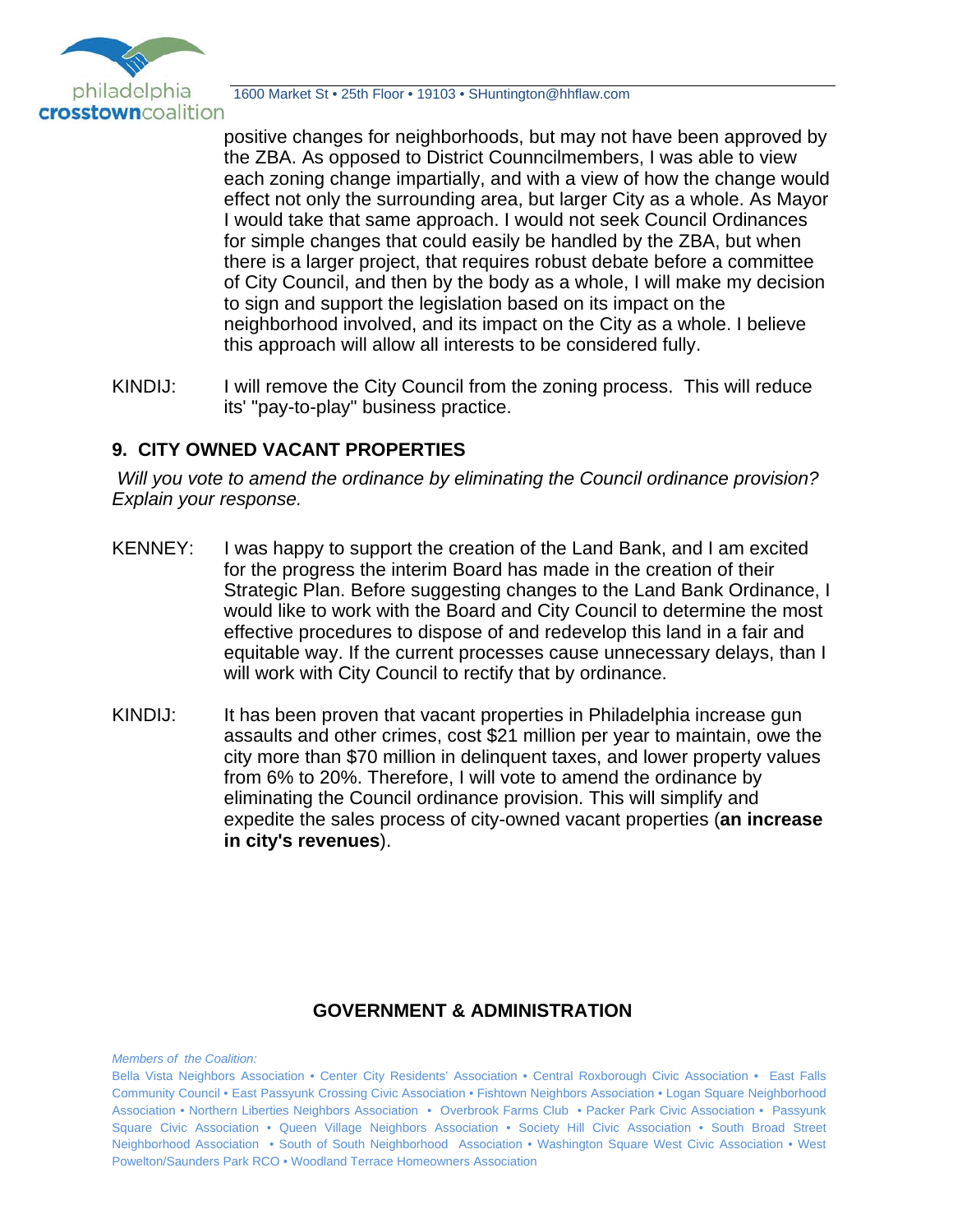

### **10. ETHICS: CREATING A PERMANENT INSPECTOR GENERAL**

*Are you willing to support for Bill 130001 calling for a ballot referendum to amend the City Charter to establish an independent Inspector General funded by taxpayer dollars who would have oversight over every city department?* 

- KENNEY: I was happy to introduce and sponsor Bill 130001 while on City Council, and as Mayor I will advocate again for the passage of this Bill to place the office of the Inspector General in the City Charter. The work of the current I.G., Amy Kurland, has saved the City millions of dollars in former waste and abuse, and I would be happy to have her continue in this role in my administration.
- KINDIJ: I will support for Bill 130001 calling for a ballot referendum to amend the City Charter to establish an independent Inspector General funded by taxpayers dollars who would provide oversight over every city department.

I will bring in the Sam Katz administration.

*If elected Mayor, would you leave the current Executive Order in place and promptly fill the Inspector General's position?* 

- KENNEY: Yes. Understanding that even with City Council approval, this change to the City Charter would not take effect until after being approved by the voters, I would sign an Executive Order to continue the current Inspector General office under the Mayor.
- KINDIJ: I will leave the current Executive Order in place and promptly fill the Inspector General's position.

I will bring in the Sam Katz administration.

#### **11. UNFAIR ELECTORIAL DISTRICTING**

*Would you vote to amend the City Charter in 2015 so that the next redistricting in 2020 will be conducted by an independent, non-partisan commission?* 

Bella Vista Neighbors Association • Center City Residents' Association • Central Roxborough Civic Association • East Falls Community Council • East Passyunk Crossing Civic Association • Fishtown Neighbors Association • Logan Square Neighborhood Association • Northern Liberties Neighbors Association • Overbrook Farms Club • Packer Park Civic Association • Passyunk Square Civic Association • Queen Village Neighbors Association • Society Hill Civic Association • South Broad Street Neighborhood Association • South of South Neighborhood Association • Washington Square West Civic Association • West Powelton/Saunders Park RCO • Woodland Terrace Homeowners Association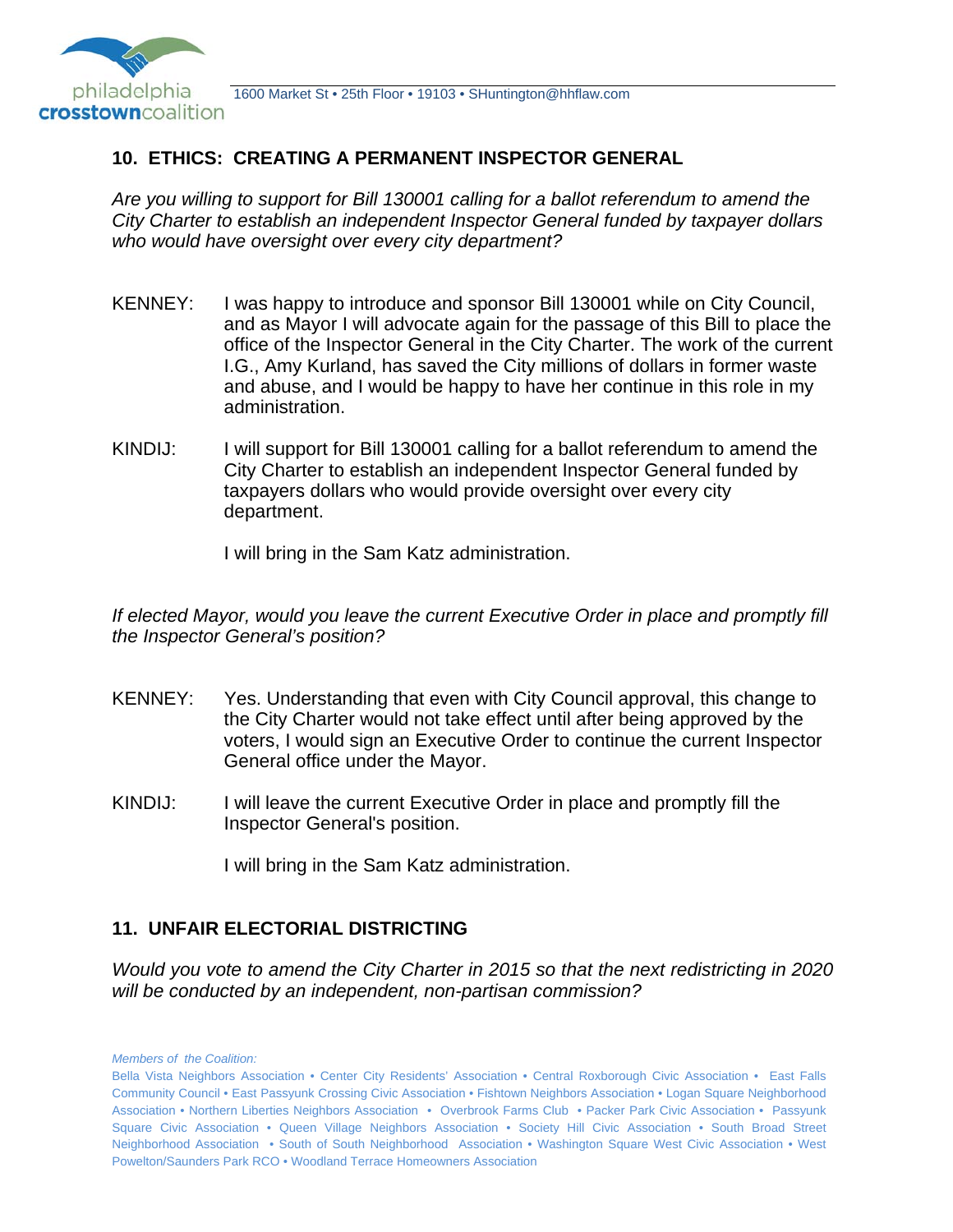

- KENNEY: As a member of City Council, I took part in two redistricting debates that were difficult and contentious. The process, however, is very important, specifically for District Councilmembers who have represented the interests of certain communities and areas for some time. The idea of an independent and nonpartisan commission for redistricting is worthy of further study as we approach the 2020 census and subsequent reapportionment.
- KINDIJ: I would vote to amend the City Charter in 2015 so that the next redistricting in 2020 will be conducted by an independent, nonpartisan commission.

### **12. ELECTION ADMININSTRATION**

*Would you vote to amend the City Charter, eliminating the City Commissioners and adding the position of an election administrator that reports to the Mayor*?

- KENNEY: I believe the City Commissioners and their staff serve a very important function through their role as the conductors of Philadelphia's elections. There is value to having one appointed individual in this position, but people who hold elected office are oftentimes held to a higher standard by their constituents. As someone who had the honor to be run for elected office several times, I know that Philadelphia voters are knowledgeable about pertinent topics, and when an elected official is performing poorly, in most cases, they will make sure they do not get reelected. Given the arguments on both sides, I believe this issue is worthy of further study.
- KINDIJ: I would vote to amend the City Charter, eliminating the City Commissioners and adding the position of an election administrator that reports to the mayor.

#### **13. SHERIFF'S OFFICE**

*Would you vote to abolish the Sherriff's office, transferring to other City agencies its functions (Sheriff's sales, courtroom security and inmate transfer)?* 

KENNEY: I do not believe that the elimination of an office that is elected by the voters of Philadelphia is necessarily always the best way to improve government. The Sheriff's office must be updated, specifically when it

*Members of the Coalition:*

Bella Vista Neighbors Association • Center City Residents' Association • Central Roxborough Civic Association • East Falls Community Council • East Passyunk Crossing Civic Association • Fishtown Neighbors Association • Logan Square Neighborhood Association • Northern Liberties Neighbors Association • Overbrook Farms Club • Packer Park Civic Association • Passyunk Square Civic Association • Queen Village Neighbors Association • Society Hill Civic Association • South Broad Street Neighborhood Association • South of South Neighborhood Association • Washington Square West Civic Association • West Powelton/Saunders Park RCO • Woodland Terrace Homeowners Association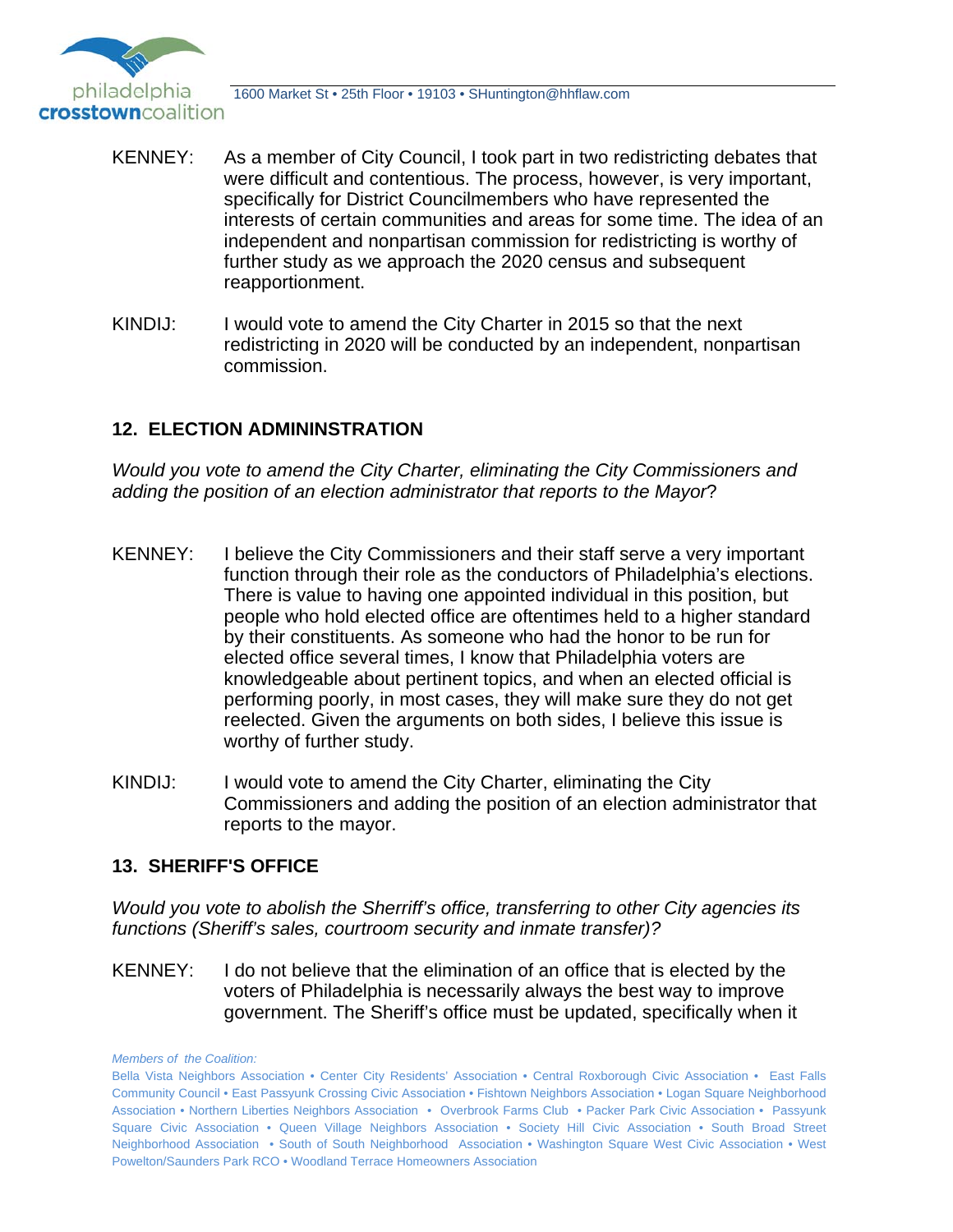

comes to their operations and future investments in technology to make the office operate more effectively and efficiently. As Mayor, I will work with the Sheriff and his/her office to ensure that funds are fully accounted for, and that smart investments are being made to make their operations more open, transparent, and accessible for the public. Similar to the City Commissioners, as Mayor I will focus on working with the publicly elected officials to improve their operations before advocating for their elimination.

KINDIJ: I will vote to abolish the Sheriff's office, transferring to other City agencies its functions (Sheriff's Sales, courtroom security and inmate transfer).

### **14. ROLE IN NEIGHBORHOODS IN DEVELOPMENT AND THE QUALITY OF LIFE**

*What would you do to give neighborhoods more meaningful roles in decision-making and more effective engagement as partners in the city's goals and mission?* 

- KENNEY: On City Council as a member of the Rules Committee dealing with numerous zoning matters, I have always considered the opinion of the local community impacted by the development to be vitally important. In a City as dense as Philadelphia, having a good relationship with you neighbors, both residential and commercial/industrial, is paramount to creating a high quality of life in every neighborhood. The new Zoning Code adopted by City Council has moved this process forward substantially by codifying the input of RCOs into the zoning process. The City Planning Commission has also done much community outreach as a part of their Philadelphia 2035 planning process. As Mayor, my goal will be to further increase the input and involvement of community organizations who are the grassroots of Philadelphia's political process. Your community groups will have access to my Administration, and I will work with your District and at-Large Councilmembers to make sure they are responsive to community concerns.
- KINDIJ: I would empower community leaders to work directly with the city experts specialized in zoning, planning, economic development. etc. rather than with Councilpeople.

## **15. SCHOOLS**

*What is the dollar amount of the contribution that you believe the City should make in fiscal year 2016 – 2017, your first year in office, and how you would finance it. Explain your conclusion.* 

*Members of the Coalition:*

Bella Vista Neighbors Association • Center City Residents' Association • Central Roxborough Civic Association • East Falls Community Council • East Passyunk Crossing Civic Association • Fishtown Neighbors Association • Logan Square Neighborhood Association • Northern Liberties Neighbors Association • Overbrook Farms Club • Packer Park Civic Association • Passyunk Square Civic Association • Queen Village Neighbors Association • Society Hill Civic Association • South Broad Street Neighborhood Association • South of South Neighborhood Association • Washington Square West Civic Association • West Powelton/Saunders Park RCO • Woodland Terrace Homeowners Association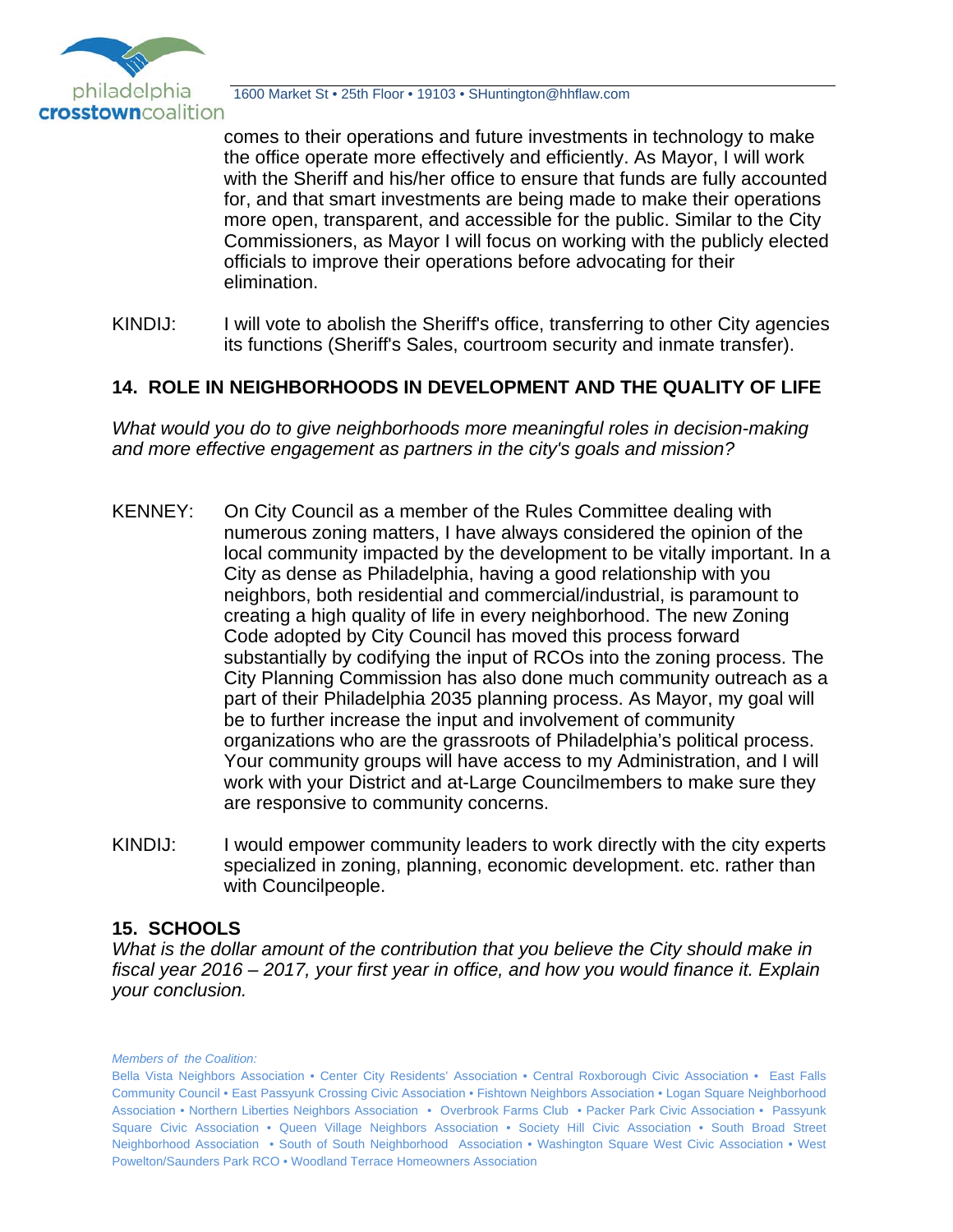

KENNEY: The School District has not yet released their budget information for Fiscal Year 2016, other then to say that they expect to start their budget request with a deficit of \$80 million. With this lack of information, it is impossible to give an exact dollar amount of the City's contribution to the School District. It is clear however that more funds are necessary both from the Commonwealth and from the City of Philadelphia to create better educational outcomes for our school children. As Mayor, this process begins by working with Governor Wolf and legislators in Harrisburg to create a funding formula which takes into account Philadelphia's poverty level and the realities of educating children in an urban school district. I will also increase collaboration between City Departments and the School District, so that the City can replace or supplement services for which the District is paying. This money can then be reinvested directly into schools.

 Increasing school funding from the City will require a multipronged approach.

 One revenue generator will be changing the land/improvement value of City properties so that the land value is a greater percentage of the total assessment. This will lead to increased revenue from commercial tax abated properties without raising taxes for the vast majority of citizens. I will also work with our nonprofit institutions, specifically our colleges and universities, to setup PILOTs and SILOTs so that they can leverage their money and expertise to help the School District education our children.

KINDIJ: I strongly believe the School District administration should go through some drastic administrative changes first before any further discussion on fiscal year 2016-2017 takes place. Its current leadership is corrupt and mismanaged. I strongly support the abolishment of SRC and believe the SDP board should be democratically elected. The Mayor's job is to act based on experts' advice. I already mentioned above from where the funds will come from. I also believe the current SDP administrative salaries are way to high for current economic conditions in Philadelphia.

*Do you believe that any strings/conditions should be attached to the City's contributions to the School District budget and, if so, what are they?* 

KENNEY: Increased accountability on the expenditure of City funds is very important, and I was pleased to see that the City's Inspector General will now be conducting investigations for the School District on their funds.

Bella Vista Neighbors Association • Center City Residents' Association • Central Roxborough Civic Association • East Falls Community Council • East Passyunk Crossing Civic Association • Fishtown Neighbors Association • Logan Square Neighborhood Association • Northern Liberties Neighbors Association • Overbrook Farms Club • Packer Park Civic Association • Passyunk Square Civic Association • Queen Village Neighbors Association • Society Hill Civic Association • South Broad Street Neighborhood Association • South of South Neighborhood Association • Washington Square West Civic Association • West Powelton/Saunders Park RCO • Woodland Terrace Homeowners Association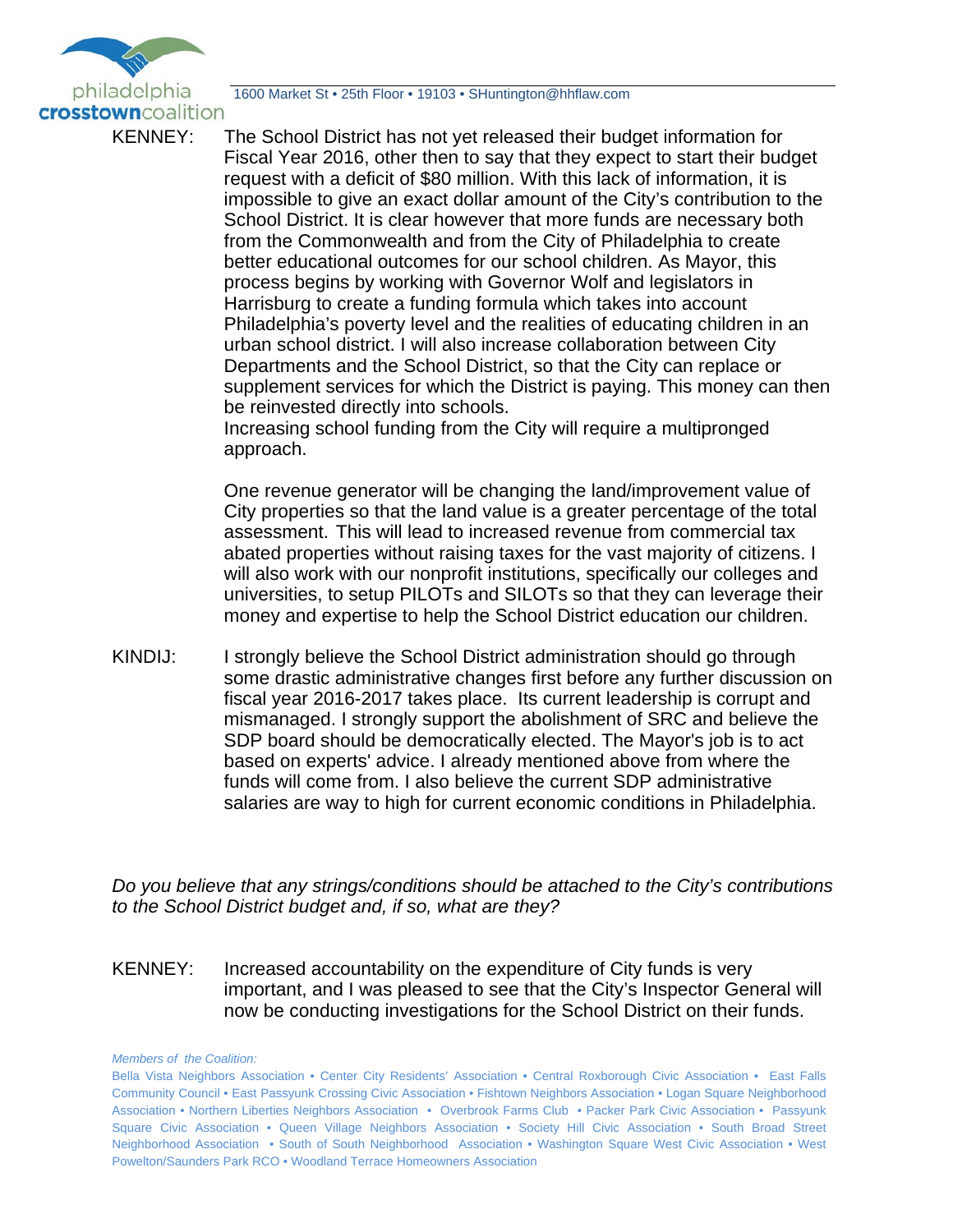

Specifically I would like the City and the School District to partner to create new oversight of the City's Charter Schools. The recent failure and closure of several Charter Schools has shown that the current model of oversight is greatly flawed, and with Charters taking a larger chunk of the School District's budget, it is imperative that this money be managed and correctly, and school administrators be held accountable for that management.

# **LIFESTYLE**

# **16. HOUSING FIRST**

*If housing is readily available for homeless people, should they be permitted to live in public spaces?* 

- KENNEY: Through the work of Project HOME and advocates like City Councilwoman Jannie Blackwell, Philadelphia has improved greatly in meeting the needs of our homeless population. By utilizing vacant and City-owned land, we have a real opportunity to provide affordable housing for our neediest populations, especially homeless Philadelphians. Treating mental health or medical issues that could be exacerbating homeless Philadelphians' situations is also paramount. As Mayor, I will work with the Department of Behavioral Health, along with our nonprofit partners like Project HOME to make sure that the needed services are reaching this population effectively, and we are not just housing someone without treating the other issues that have caused their homelessness.
- KINDIJ: If housing is readily available for homeless people, they should not be permitted to live in public spaces.

*Do you favor sidewalk ordinances to regulate aggressive panhandling and other antisocial behavior?* 

KENNEY: During my time on City Council, I passed multiple ordinances trying to counteract this type of behavior. Pedestrians shouldn't have to either fear for their safety or be accosted by panhandlers while walking on Philadelphia's sidewalks. With that said, I firmly believe that we can not fix these situations just through restrictive ordinances. People resort to this behavior because they believe they have no other place to turn to feed themselves and their families. We must make a concentrated

Bella Vista Neighbors Association • Center City Residents' Association • Central Roxborough Civic Association • East Falls Community Council • East Passyunk Crossing Civic Association • Fishtown Neighbors Association • Logan Square Neighborhood Association • Northern Liberties Neighbors Association • Overbrook Farms Club • Packer Park Civic Association • Passyunk Square Civic Association • Queen Village Neighbors Association • Society Hill Civic Association • South Broad Street Neighborhood Association • South of South Neighborhood Association • Washington Square West Civic Association • West Powelton/Saunders Park RCO • Woodland Terrace Homeowners Association